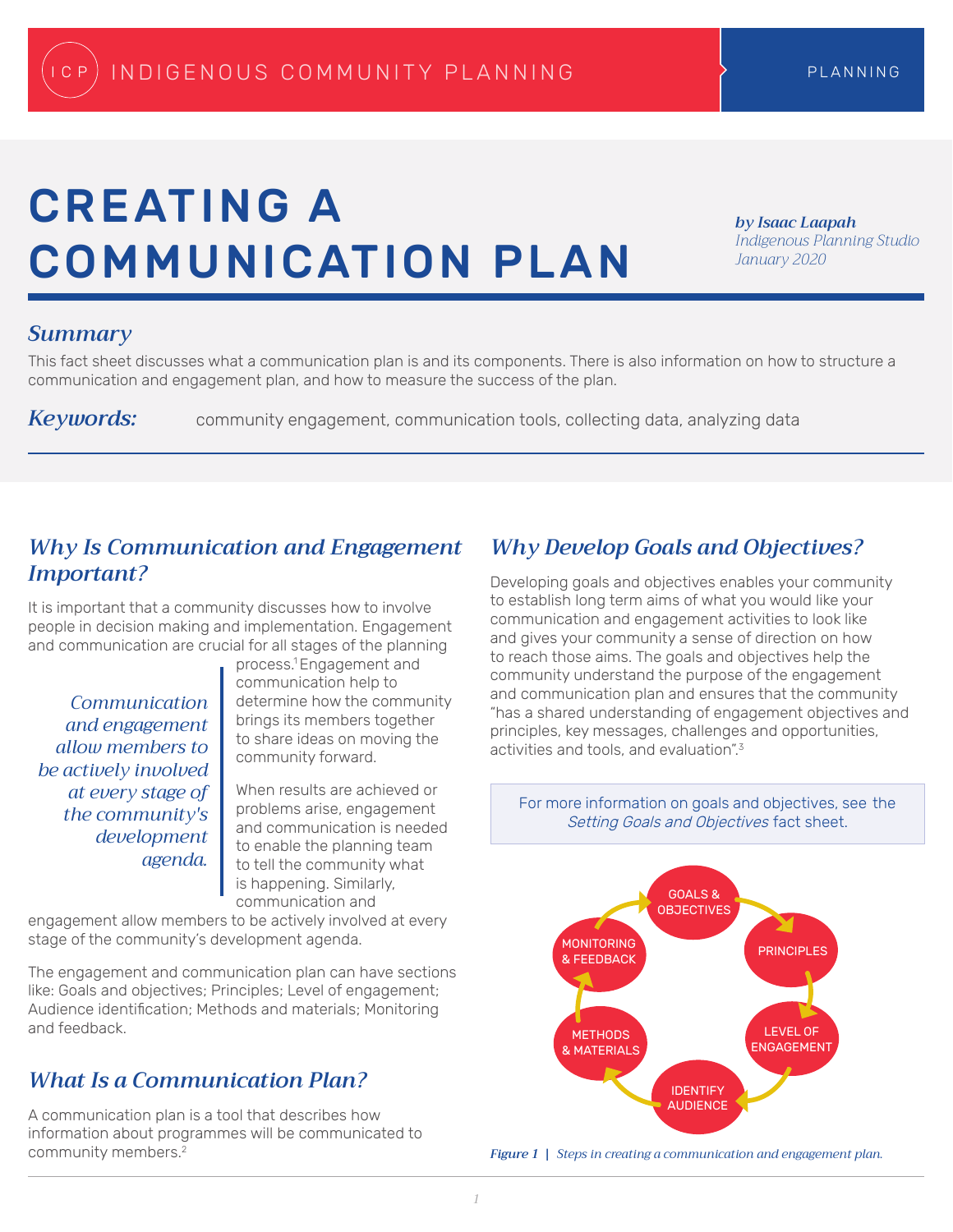# *How Do You Establish Principles?*

The principles guide how a community can incorporate its values into communication and engagement planning.4 The principles also serve as a guide to tap into the experiences of members living both on- and off-reserve for community plan preparation and implementation. There is no complete list of principles to include in the engagement and communication plan. You choose the principles to include based on the values your community wants to attach to its engagement and communication activities.

*Table 1 | Sample community engagement and communication principles. Adapted from* (Perth and Smiths Falls District Hospital. "Communications Strategy & Community Engagement Framework." *Perth and Smiths Falls District Hospital*, February 28, 2017. Accessed November 11, 2019, https:// psfdh.on.ca/wp-content/uploads/2013/10/PSFDH-Comm-Engage-Plan-2017-Approved-Feb-28-17.pdf. p.4)

| <b>Effective</b><br>Engage early enough to<br>make a diference<br>Resource it properly<br>Monitor and evaluate its<br>effectiveness                                                              | <b>Timely</b><br>Inform participants about<br>how long an engagement is<br>expected to last and when<br>feedback will occur                                                 |
|--------------------------------------------------------------------------------------------------------------------------------------------------------------------------------------------------|-----------------------------------------------------------------------------------------------------------------------------------------------------------------------------|
| <i><u><b>Inclusive</b></u></i><br>Ensure that a cross section<br>of the community is invited<br>to the engagement activity                                                                       | <b>Appropriate</b><br>Utilize levels and methods<br>of engagement and<br>communication that are<br>appropriate to the purpose<br>of the engagement                          |
|                                                                                                                                                                                                  |                                                                                                                                                                             |
| <b>Transparent</b>                                                                                                                                                                               | <b>Balanced and accountable</b>                                                                                                                                             |
| Engage with stakeholders<br>in an open process, with<br>transparent purpose,<br>goals, expectations and<br>constraints<br>Be open about how the<br>engagement will be used in<br>decision-making | Balance the participation<br>and influence of participant<br>groups<br>Monitor the ongoing<br>effectiveness of the<br>community engagement<br>and communication<br>strategy |
| <b>Community benefit</b>                                                                                                                                                                         | <b>Respectful</b>                                                                                                                                                           |

# *What Is Your Current Level of Community Engagement?*

Community engagement and communication has the potential to move community members from passive participants to empowered leaders.5 That is, they can change from being observers and consumers of decisions to making decisions on issues that affect their livelihoods.

There are five levels of engagement that measure the involvement of community members in decision-making.<sup>6</sup> Your community may assess their present position on the levels of engagement in Figure 2 and use the communication and engagement plan as a tool for ongoing improvement.



### *Figure 2 | The levels of community engagement.*

*Adapted from* (Darrell Phillips & Wanda Phillips-Beck, "Moving Towards a Stronger Future: An Aboriginal Resource Guide for Community Development", *Public Safety Canada*, 2015, Accessed November 12, 2019, https://www. publicsafety.gc.ca/cnt/rsrcs/pblctns/mvng-twrd-strngr-ftr/mvng-twrdstrngr-ftr-en.pdf p.45)

# *Levels of Community Engagement*

#### Passive Engagement *1*

At this level, community members are only informed of issues by Chief and Council and band staff but have minimal contributions to the issues at hand.

### Reactive Engagement

Community members provide input into the issues, but band administration and Chief and Council still lead in handling issues and maintaining priorities and resource use.

#### Participative Engagement *3*

Community members increase their influence on the priorities and resources of the community as well as available external resources.

#### Empowerment *4*

Community members work in partnership with the band staff to share in the planning and implementation of mutually agreed-upon actions.

#### Leadership *5*

At this level, community members take the front role in initiating, planning and implementing actions and only seek support from external sources on technical skills beyond their capacity.

# *Who Are Your Audiences?*

Every community is made up of varied and overlapping groups such as youth, Elders, knowledge keepers, men, women and community organizations. Together, these groups make the community what it is. Each of the identified groups and organizations may have different influences, information and interests in the community's development.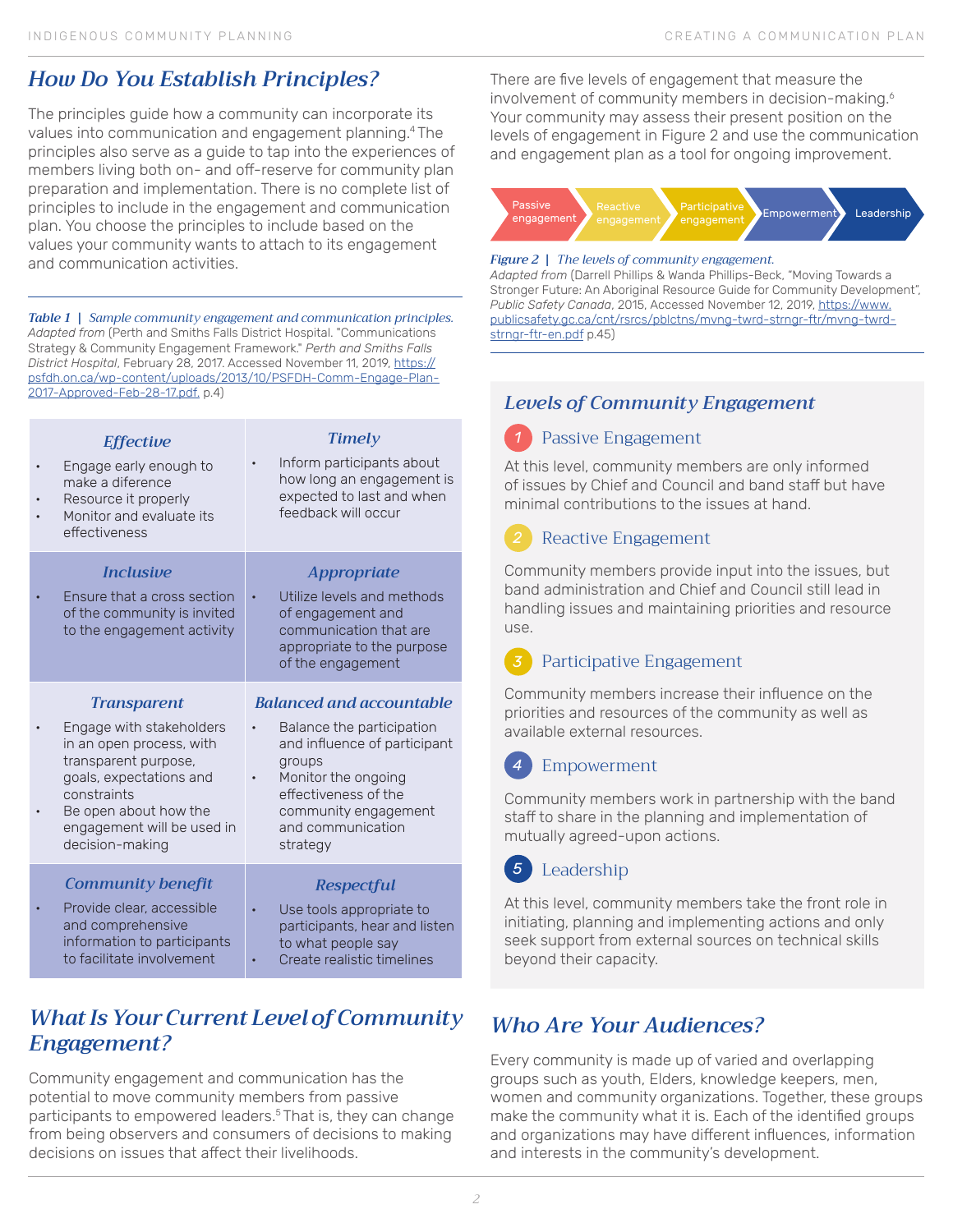Your community can also visualize its long-term decisionmaking ability and targets using the Asset-Based Community Development (ABCD) Geometry lesson<sup>7</sup> in Figure 3 which advocates for community members to lead the decisionmaking processes and only involve external professionals when in need of technical expertise.



### *Figure 3 | ABCD Geometry Lesson*

*Adapted from* (Dan Duncan. "The Components of Effective Collective Impact." Digital image. *Clear Impact*, December 2016, Accessed November 12, 2019 https://clearimpact.com/wp-content/uploads/2016/10/The-Componentsof-Effective-Collective-Impact.pdf p.4)

You may need different strategies to communicate with the different groups in your community. Unique groups in your community may have different perspectives and ways of seeing the world. By knowing what groups and organizations exist in your community, you can determine the appropriate tools to use in engaging and communicating with them.

## *What Are Some Ways to Communicate?*

### Outreach Materials

The type of material used in engagement and communication, and the key messages, must be clear to the audience. The key messages should also be consistent with the goals and objectives. The information should be timely and useful when they are communicated.<sup>8</sup> The communication approach and the way information is displayed should be appropriate and tailored to your audience. You may also explain the purpose of key messages whether it is to show results, lessons learnt, next steps, etc. The engagement and communication materials should have:

- 1. Attention grabbing content
- 2. Easy to understand visuals
- 3. Legible materials

### Methods

How will the message get to the target audience? Different methods are appropriate for different events and different

audiences. For some events, a combination of several methods may be appropriate. In other instances, the method to use may be tied to the venue for the engagement session. The type of method or combination of methods to use are community specific.9

Some communities have used methods including online discussion forums, community art, radio meetings and newsletters as ways of engaging and increasing communication among community members.10

For more information on designing communication methods, see the Sharing Your Community Plan and Communicating Ideas Using Visual Aids fact sheets.

### Community Calendar

A community calendar helps you understand when to hold community engagement activities.<sup>11</sup> Certain seasons may not be appropriate to schedule engagement activities because of cultural or traditional activities, or conflicts with other community events. In developing the community calendar, all important community dates, events and seasonal activities can be highlighted on the calendar. It may also be important to develop a month-to-month calendar in order to effectively track community activities. Having a community calendar designed for internal use helps you know when people are available and when it is best to schedule community engagement meetings and activities.

### *Why Should You Monitor Progress and Evaluate Success?*

The engagement and communication plan requires regular check-ins, evaluation and review to determine if the goals and objectives are being met. This should be done periodically during the implementation of the plan. How often these measurement and checks occur is dependent on the preferences of the community. You can use performance indicators such as;

- How many engagement activities have been completed?
- What was the attendance like at the activities?
- What was the average time of the activities?
- How involved were the participants?

This way, you can assess the effectiveness of the methods, period of engagement, participant involvement, and other parameters you have included in your engagement and communication plan. There should be a feedback loop in the engagement and communication plan so that any lessons learnt from previous implementation can be used to improve the plan in the future.

For more information on assessing your communication plan's effectiveness, see the Monitoring Your Progress fact sheet.